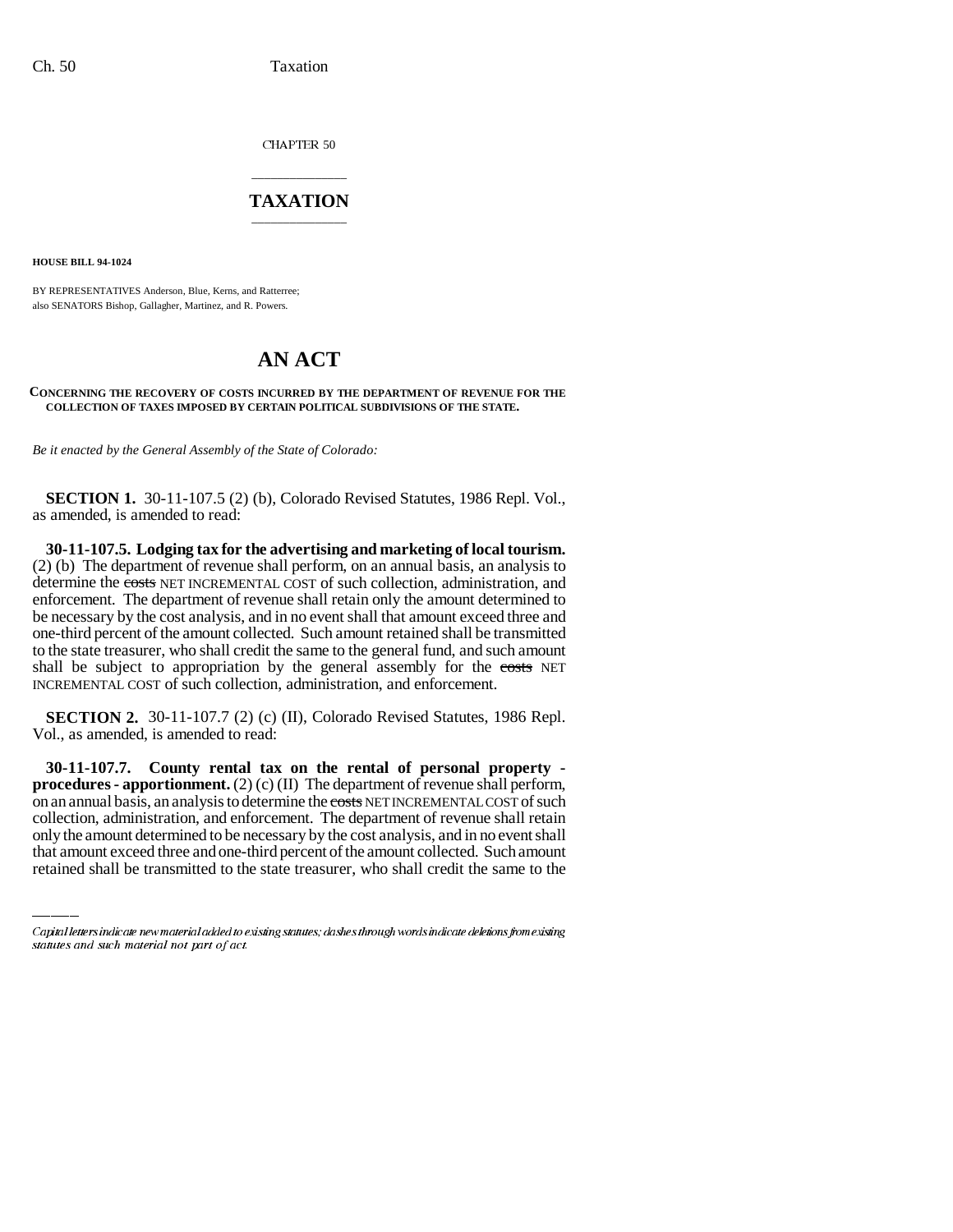Taxation Ch. 50

general fund, and such amount shall be subject to appropriations by the general assembly for the costs NET INCREMENTAL COST of such collection, administration, and enforcement.

**SECTION 3.** 30-20-604.5 (2), Colorado Revised Statutes, 1986 Repl. Vol., as amended, is amended to read:

**30-20-604.5. District sales tax.** (2) (a) The tax shall be collected, administered, and enforced, to the extent feasible, pursuant to section 29-2-106, C.R.S. The department of revenue shall retain an amount not to exceed the NET INCREMENTAL cost of such collection, administration, and enforcement and shall transmit such amount to the state treasurer, who shall credit the same to the districtwide sales tax fund, which fund is hereby created; EXCEPT THAT IN NO EVENT SHALL:

(I) ANY DISTRICT FORMED PRIOR TO OR ON JULY 1, 1993, PAY IN ANY GIVEN FISCAL YEAR COMMENCING ON OR AFTER JULY 1, 1994, MORE THAN AN AMOUNT EQUAL TO THE AMOUNT PAID BY THE DISTRICT IN THE 1993-94 FISCAL YEAR, AS ADJUSTED IN ACCORDANCE WITH CHANGES IN THE CONSUMER PRICE INDEX FOR THE DENVER-BOULDER CONSOLIDATED METROPOLITAN STATISTICAL AREA;

(II) ANY DISTRICT FORMED AFTER JULY 1, 1993, PAY IN ANY GIVEN FISCAL YEAR COMMENCING AFTER THE FIRST FULL FISCAL YEAR OF OPERATION MORE THAN AN AMOUNT EQUAL TO THE AMOUNT PAID BY THE DISTRICT IN THE FIRST FULL FISCAL YEAR OF OPERATION, AS ADJUSTED IN ACCORDANCE WITH CHANGES IN THE CONSUMER PRICE INDEX FOR THE DENVER-BOULDER CONSOLIDATED METROPOLITAN STATISTICAL AREA.

(b) The general assembly shall appropriate annually from said THE DISTRICTWIDE SALES TAX fund to the department of revenue the amount necessary for the department's collection, administration, and enforcement of the districtwide sales tax. Any moneys remaining in said fund attributable to districtwide sales taxes collected in the prior fiscal year shall be transmitted to the county which established the district for which a districtwide sales tax has been levied; except that, prior to the transmission to the county of such moneys, any moneys appropriated from the general fund to the department of revenue for collection, administration, and enforcement of a districtwide sales tax shall be repaid.

**SECTION 4.** 32-9-119 (2) (c) (II), Colorado Revised Statutes, as amended, is amended to read:

**32-9-119. Additional powers of district.** (2) (c) Sales tax levied pursuant to this subsection (2) shall be collected, administered, and enforced as follows:

(II) The executive director of the department of revenue shall administer, collect, and distribute any sales tax imposed in conformity with this article. The executive director of the department of revenue shall make monthly distributions of such sales tax collections to the district. The department of revenue shall retain an amount not to exceed the net INCREMENTAL cost of such administration, collection, and distribution and shall transmit such amount to the state treasurer, who shall credit the same to the general fund; EXCEPT THAT THE AMOUNT RETAINED BY THE DEPARTMENT OF REVENUE IN ANY GIVEN FISCAL YEAR COMMENCING ON OR AFTER JULY 1, 1994,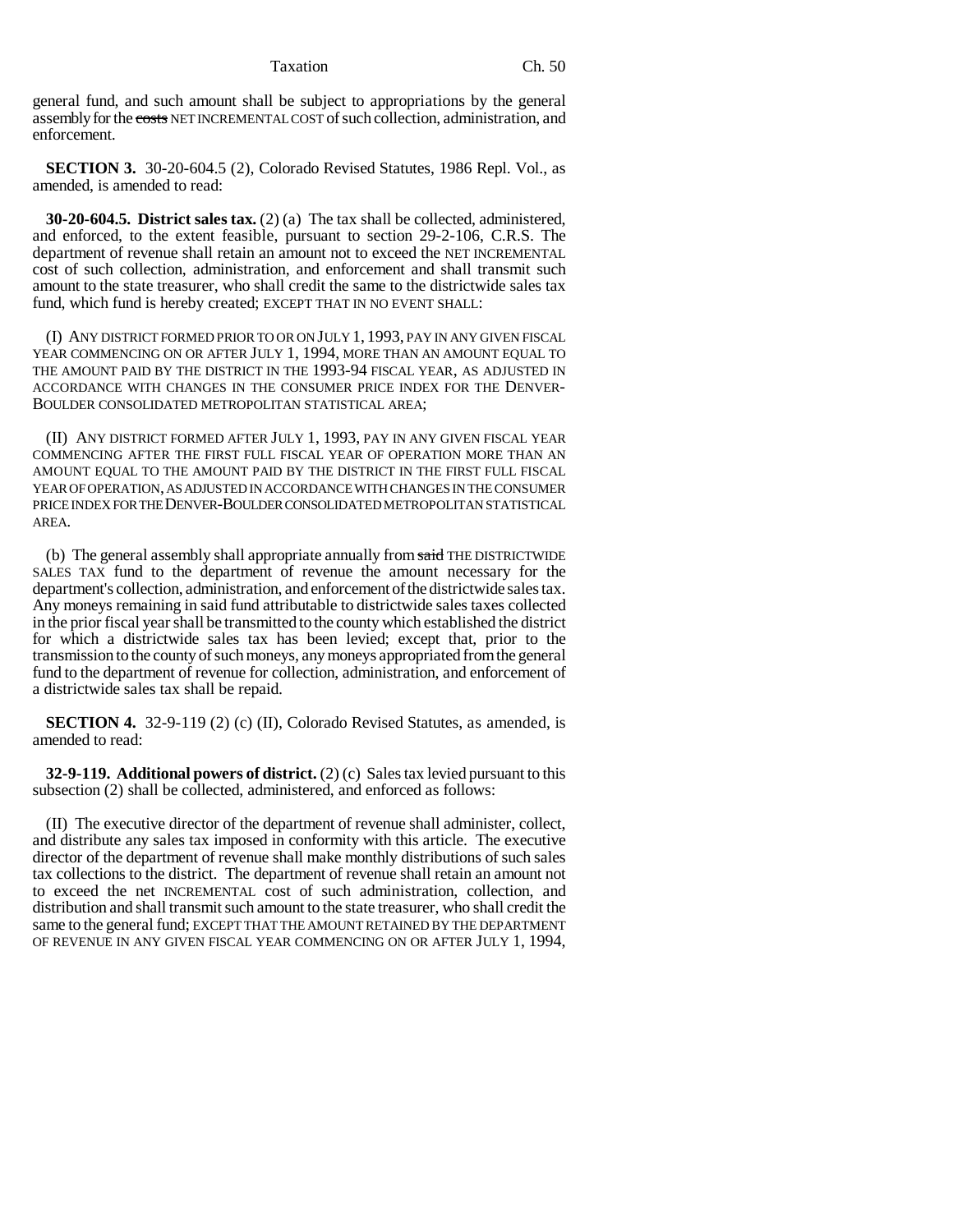## Ch. 50 Taxation

SHALL NOT EXCEED THE AMOUNT RETAINED BY THE DEPARTMENT IN THE 1993-94 FISCAL YEAR, AS ADJUSTED IN ACCORDANCE WITH CHANGES IN THE CONSUMER PRICE INDEX FOR THE DENVER-BOULDER CONSOLIDATED METROPOLITAN STATISTICAL AREA. The cost of such administration, collection, and distribution shall be the audited net incremental cost thereof reduced by the amount of interest earned on such sales tax collections prior to distribution to the district.

**SECTION 5.** 32-13-107 (2), Colorado Revised Statutes, as amended, is amended to read:

**32-13-107. Sales tax imposed - collection - administration of tax - use.** (2) The collection, administration, and enforcement of said sales tax shall be performed by the executive director of the department of revenue in the same manner as that for the collection, administration, and enforcement of the state sales tax imposed under article 26 of title 39, C.R.S., including, without limitation, the retention by a vendor of the percentage of the amount remitted to cover the vendor's expense in the collection and remittance of said tax as provided in section 39-26-105, C.R.S. The executive director shall make monthly distributions of such sales tax collections to the district. The district shall pay the direct and indirect costs NET INCREMENTAL COST incurred by the department of revenue in the administration and collection of such sales taxes; and EXCEPT THAT IN NO EVENT SHALL THE DISTRICT PAY IN ANY GIVEN FISCAL YEAR COMMENCING ON OR AFTER JULY 1,1994, MORE THAN AN AMOUNT EQUAL TO THE AMOUNT PAID BY THE DISTRICT IN THE 1993-94 FISCAL YEAR, AS ADJUSTED IN ACCORDANCE WITH CHANGES IN THE CONSUMER PRICE INDEX FOR THE DENVER-BOULDER CONSOLIDATED METROPOLITAN STATISTICAL AREA. The department may make expenditures for such costs subject to annual appropriation by the general assembly.

**SECTION 6.** 32-13-110 (2), Colorado Revised Statutes, as amended, is amended to read:

**32-13-110. Tax imposed - collection - administration of tax - use.** (2) If such sales tax is levied pursuant to the provisions of this article, the collection, administration, and enforcement of said sales tax shall be performed by the executive director of the department of revenue in the same manner as that for the collection, administration, and enforcement of the state sales tax imposed under article 26 of title 39, C.R.S., including, without limitation, the retention by a vendor of the percentage of the amount remitted to cover the vendor's expense in the collection and remittance of said tax as provided in section 39-26-105, C.R.S. The executive director shall make monthly distributions of such sales tax collections to the district. The district shall pay the <del>direct and indirect costs</del> NET INCREMENTAL COST incurred by the department of revenue in the administration and collection of such sales taxes; and EXCEPT THAT IN NO EVENT SHALL ANY DISTRICT PAY IN ANY GIVEN FISCAL YEAR COMMENCING AFTER THE FIRST FULL FISCAL YEAR OF OPERATION MORE THAN AN AMOUNT EQUAL TO THE AMOUNT PAID BY THE DISTRICT IN THE FIRST FULL FISCAL YEAR OF OPERATION, AS ADJUSTED IN ACCORDANCE WITH CHANGES IN THE CONSUMER PRICE INDEX FOR THE DENVER-BOULDER CONSOLIDATED METROPOLITAN STATISTICAL AREA. The department may make expenditures for such costs subject to annual appropriation by the general assembly.

**SECTION 7.** 32-14-114 (2), Colorado Revised Statutes, as amended, is amended